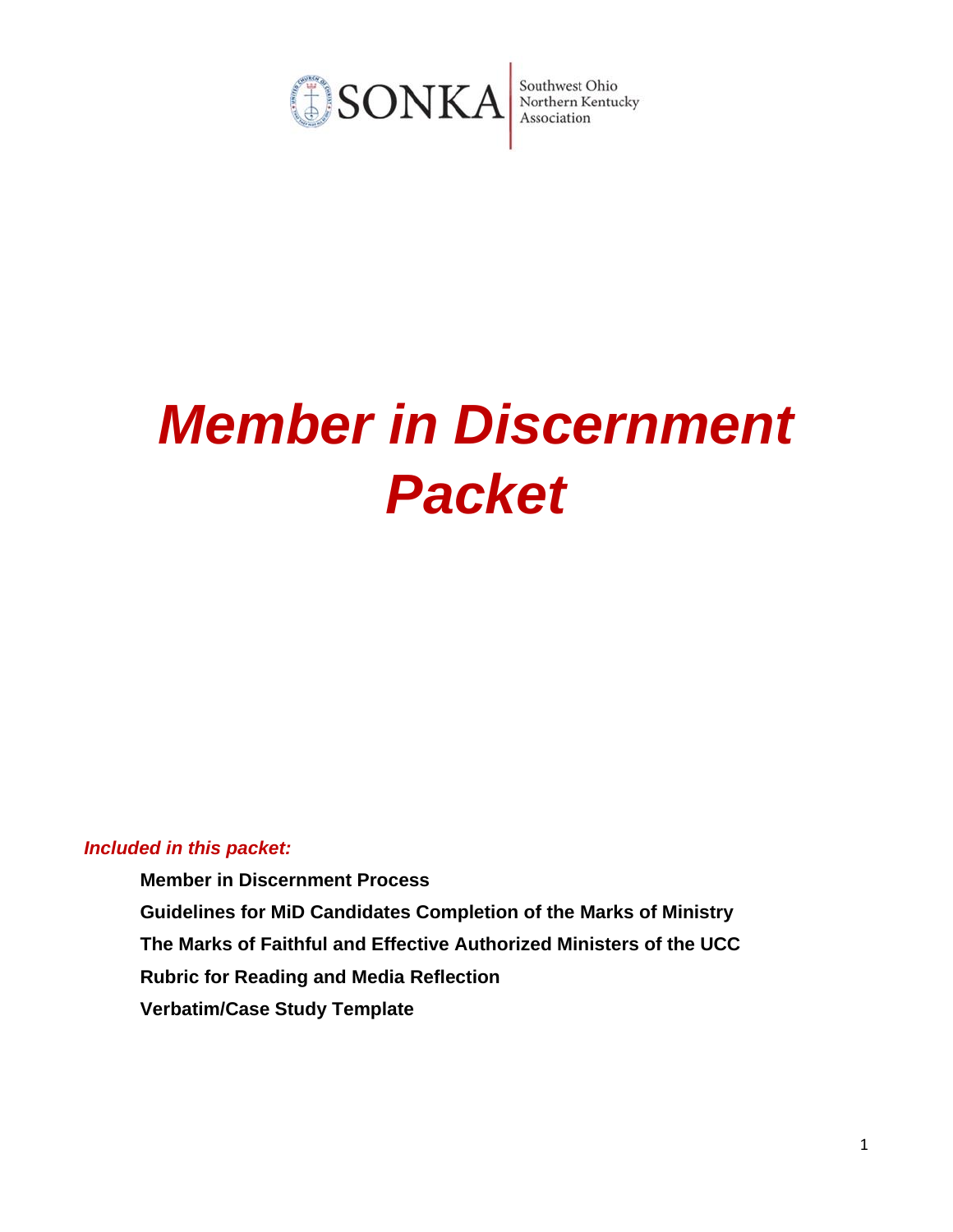

## **Member-in-Discernment Process**

We are delighted by your interest to pursue UCC ordination in the Southern Ohio Northern Kentucky Association. Verified membership in a local UCC church for at least one year precedes official entry into the MiD process. Entry must be approved by the MiD committee who function as a "team" and will be identified as the MiD team in this document. Step 1a. details how to request entry into the MiD process. Steps 2 – 5 offer an outline of the MiD process completed fully by candidates before ordination. Completion verifies competency to effectively demonstrate the Marks of Ministry and readiness to meet an ecclesiastical council. This process may span a minimum of one year to a maximum of seven years. The following items will be compiled into a portfolio.

**Step 1** a.) To request admission into the MiD candidate process, submit the following to the MiD Chair

a) Local Church Membership \_\_\_\_\_\_\_\_\_\_\_\_\_\_\_\_\_\_\_\_\_\_\_\_\_\_\_\_\_\_\_\_\_\_ date \_\_\_\_\_\_\_

b.) three letters of recommendation: pastor of your church, governing body/council of your church, a person (not a relative) who can speak to your character.

c.) Your personal spiritual journey

- **Step 2** When the MiD team advises you in writing that you have been accepted into the MID program, you are responsible to schedule your Mid-West psychological evaluation. Consult the SONKA office before scheduling this evaluation. **There will be a cost that we recommend be shared by you, your church, and SONKA.**
- **Step 3** Build your Portfolio, composed in part of MiD team verification you have completed each of the Marks of Ministry by demonstrating your effective ministry practice and understanding of each Mark. The MiD team will meet with you periodically upon your request [ at least annually] to discuss your progress in your process and to engage conversation with you when you bring presentations of each Mark to MiD team meetings. The MiD team will consult with you to verify you completed a Mark and will discuss additional development needed when a Mark is not yet fully met. An assigned MiD team member will be your advisor to support preparation and formation. Your portfolio will include: verified completion of each Mark, your Mid-West evaluation, official academic transcripts, continuing education certificates, internships, mentoring programs, and CPE individual and educator evaluations, and entry paperwork.
- **Step 4** The MiD team highly recommends CPE (Clinical Pastoral Education) in your MiD preparation. Notify the MiD team to discuss how you will complete an alternate option [Mark Five - 2] if a hardship reason precludes you from engaging one unit of CPE.
- **Step 5** You will write an ordination paper consisting of three parts: part one is theological perspectives, part two is understanding history, theological roots, polity and practice of the United Church of Christ, part three is how one's ordained ministry informs the practice of ministry. This paper should be no less than 12 pages or more than 20 pages in length doubled spaced in 12 point print.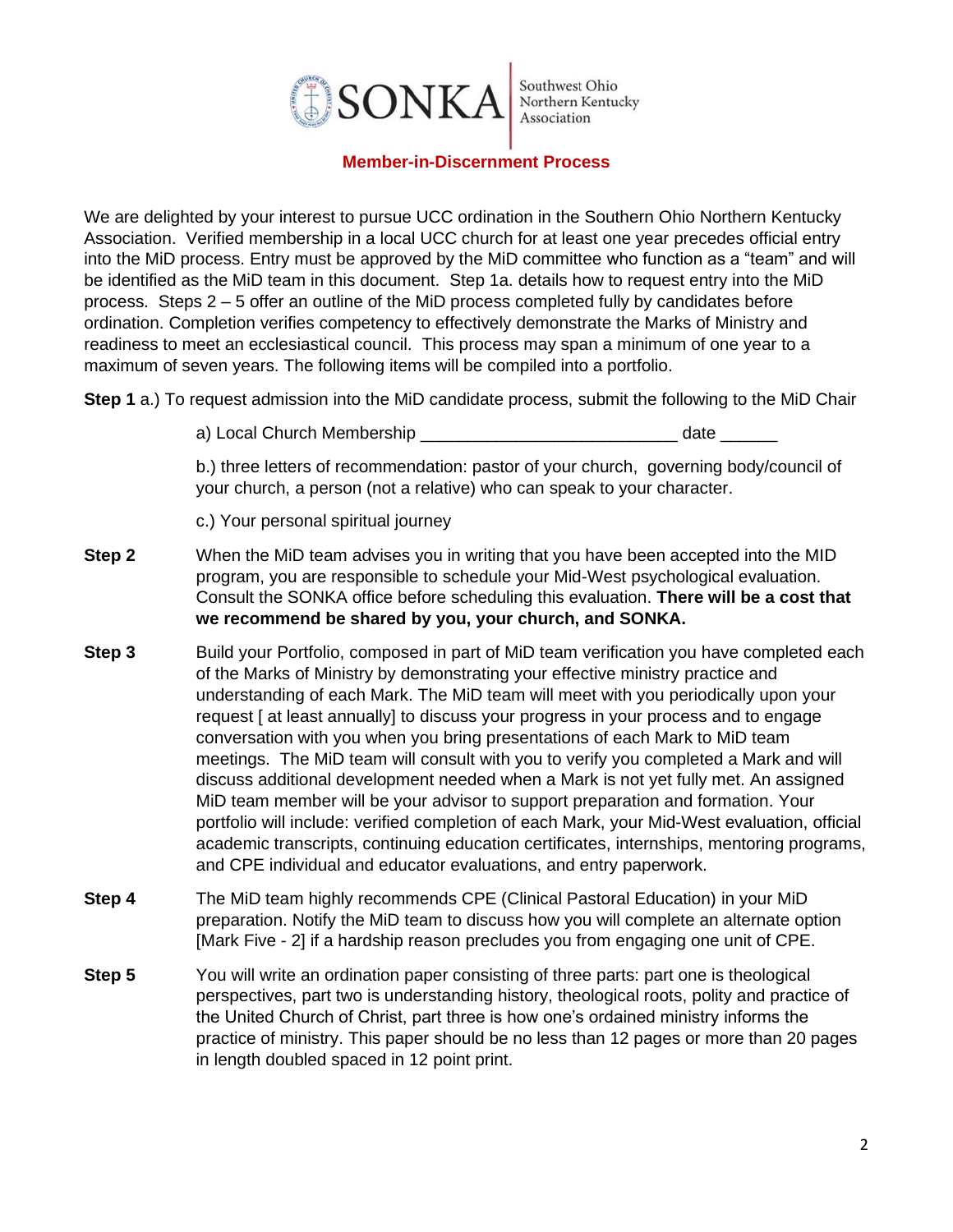

# **Guidelines for MiD Candidates' Completion of the Marks of Ministry**

**The MiD process supports candidates to competently demonstrate each Mark of Ministry of Faithful and Effective Authorized Ministers of the United Church of Christ. These guidelines are offered to equip you to prepare, present, and discuss with the MiD team your progress in your process to competently complete each Mark on your path to ordination.**

## **Mark One: Exhibiting a Spiritual Foundation and Ongoing Spiritual Practice**

Share your call story in detail, including your ministry discernment in your current setting. Engage the MiD team in conversation about your call and current process.

# **Mark Two: Nurturing UCC Identity**

- 1. Verify completion of a UCC History and Polity course.
- 2. Attend a UCC wider church event annually.
- 3. Talk with the MiD team about why you are a member of the UCC.
- 4. Provide a letter of UCC church membership for at least one year and three letters of recommendation. [submitted at time of request to enter MiD process]

# **Mark Three: Building Transformational Leadership Skills**

Provide a clearly detailed account of a specific recent project, ministry or educational opportunity that communicates how you lead and how you equip others.

Name ministry skills you utilized and how you will use what you learned to guide future ministry.

## **Mark Four: Engaging Sacred Stories and Traditions**

- 1. Present a written or recorded sermon; describe your preparation, Scripture choice, & resources.
- 2. Submit a transcript of completed courses in homiletics, church history, Old & New Testament.

# **Mark Five: Caring for All Creation**

- 1. Tell the MiD team about your self-care/ internal wellbeing process.
- 2. Submit ACPE student & educator evaluations from one CPE unit OR regularly discuss your pastoral care ministry with your MiD advisor and present two case studies at MiD team meetings.

## **Mark Six: Participating in Theological Praxis**

Discuss your understanding and application of the UCC Ministerial Code in your ministry. Discuss your ecumenical and interfaith participation, advocacy, and partnerships.

## **Mark Seven: Working Together for Justice and Mercy**

Describe three distinct settings/events in your ministry context and your pastoral leadership approaches in each setting to: confront injustice and oppression, practice the radical hospitality of God, **OR** overcome explicit and implicit bias in the life of the church.

**Mark Eight: Strengthening Inter- and Intra-personal Assets** Attend a UCC Boundary Training/ Clergy Excellence event at least every three years. Read *Covenant* by Jane Fisler Hoffman [UCC Resources]. Discuss perspectives, meaning, & implications for ministry.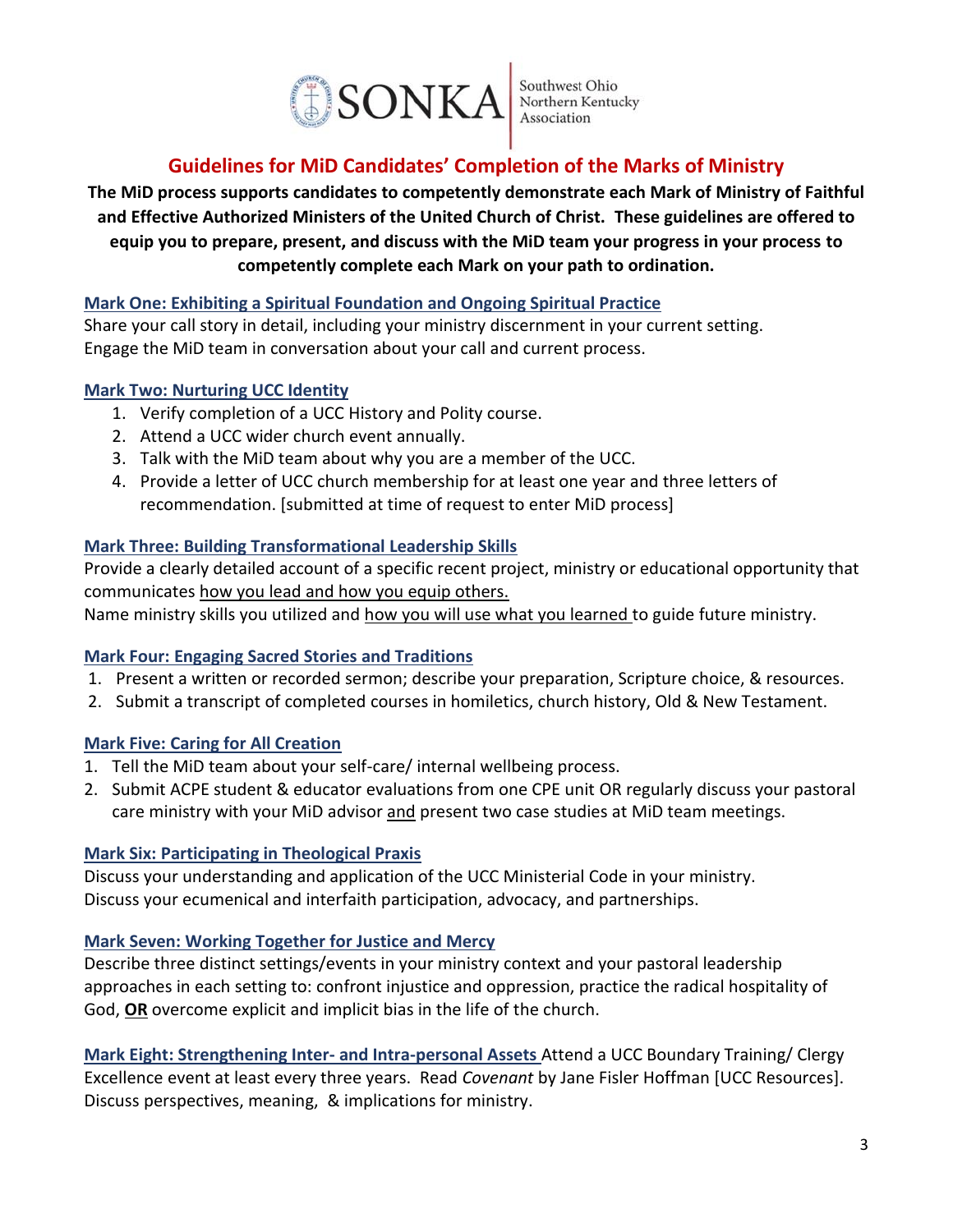

# **Manual on Ministry MARKS OF FAITHFUL AND EFFECTIVE AUTHORIZED MINISTERS IN THE UNITED CHURCH OF CHRIST**

#### **EXHIBITING A SPIRITUAL FOUNDATION AND ONGOING SPIRITUAL PRACTICE**

- Loving God, following Jesus Christ, and being guided by the Holy Spirit; living a life of discipleship.
- Praying actively and nurturing spiritual practices.
- Being called to ordained ministry by God and the Church.
- Continuing discernment of one's call in community.
- Understanding the power of the Holy Spirit at work through the elements of Christian worship to nurture faith.
- Exhibiting a commitment to lifelong spiritual development and faithful personal stewardship.

#### **NURTURING UCC IDENTITY**

- Acknowledging Jesus Christ as the sole Head of the Church.
- Communicating passion for the oneness of the Body of Christ (John 17:21).
- Holding active membership in a Local Church of the United Church of Christ.
- Participating in the various settings of the United Church of Christ, including Local Churches, Associations, Conferences, General Synod, and global ministries.
- Knowing and appreciating UCC history, polity, and theology.
- Exhibiting a commitment to the core values of the United Church of Christ: continuing testament, extravagant welcome, and changing lives.

#### **BUILDING TRANSFORMATIONAL LEADERSHIP SKILLS**

- Empowering the Church to be faithful to God's call, reflective of Christ's mission, and open to the surprises of the Holy Spirit.
- Strategically creating the future of God's Church.
- Witnessing in the public square to God's redeeming power.
- Performing necessary and appropriate administrative tasks.
- Working collaboratively with intercultural awareness and sensitivity.
- Encouraging leadership development of self and others through continuing education and lifelong learning.

#### **ENGAGING SACRED STORIES AND TRADITIONS**

- Exhibiting knowledge, understanding, and continuing study of the Hebrew Scriptures and the New Testament.
- Maturing in effective proclamation and preaching.
- Understanding the history of the Christian Church, from biblical times forward.
- Bringing life to sacred stories and traditions in worship, proclamation, and witness.
- Leading faith formation effectively across generations.
- Holding the Holy with integrity especially as represented in the Sacraments.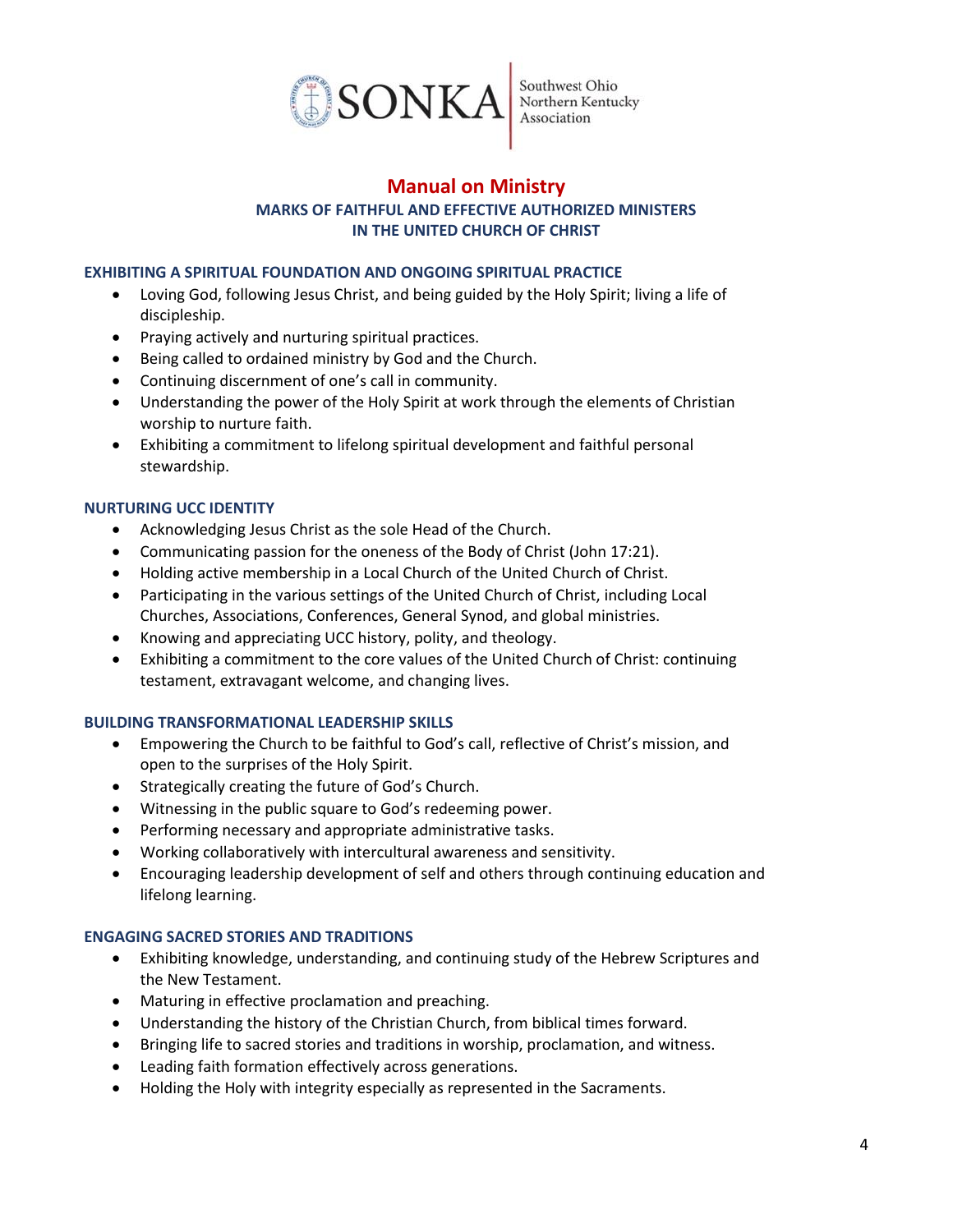

## **CARING FOR ALL CREATION**

- Nurturing care and compassion for God's creation.
- Maintaining a basic understanding of mental health and wellness.
- Practicing self-care and life balance.
- Providing hope and healing to a hurting world.
- Attending to one's own spiritual and pastoral care, including engagement in supervision as appropriate.
- Stewarding the resources of the Church.

## **PARTICIPATING IN THEOLOGICAL PRAXIS**

- Practicing theological reflection and engagement as part of one's sense of ministerial identity.
- Integrating theological reflection in teaching, preaching, and ecclesial and community leadership.
- Articulating a theology and practice of ministry consistent with the UCC Manual on Ministry.
- Demonstrating an appreciation for and participation in the ecumenical and interfaith partnerships of the UCC.
- Experiencing and appreciating a variety of theological perspectives.
- Embodying the UCC Ministerial Code.

## **WORKING TOGETHER FOR JUSTICE AND MERCY**

- Drawing on the ministry of Jesus Christ to confront injustice and oppression.
- Practicing the radical hospitality of God.
- Identifying and working to overcome explicit and implicit bias in the life of the Church.
- Understanding community context and navigating change with a community.
- Engaging in mission and outreach.
- Building relationships of mutual trust and interdependence.

## **STRENGTHENING INTER- AND INTRA- PERSONAL ASSETS**

- Developing and maintaining a healthy sense of self as shaped by God, community, and life experiences.
- Living in relationships of covenantal accountability with God and the Church.
- Exhibiting strong moral character and personal integrity.
- Respecting the dignity of all God's people.
- Understanding and ministering to stages of human development across the life span.
- Demonstrating excellent communication skills.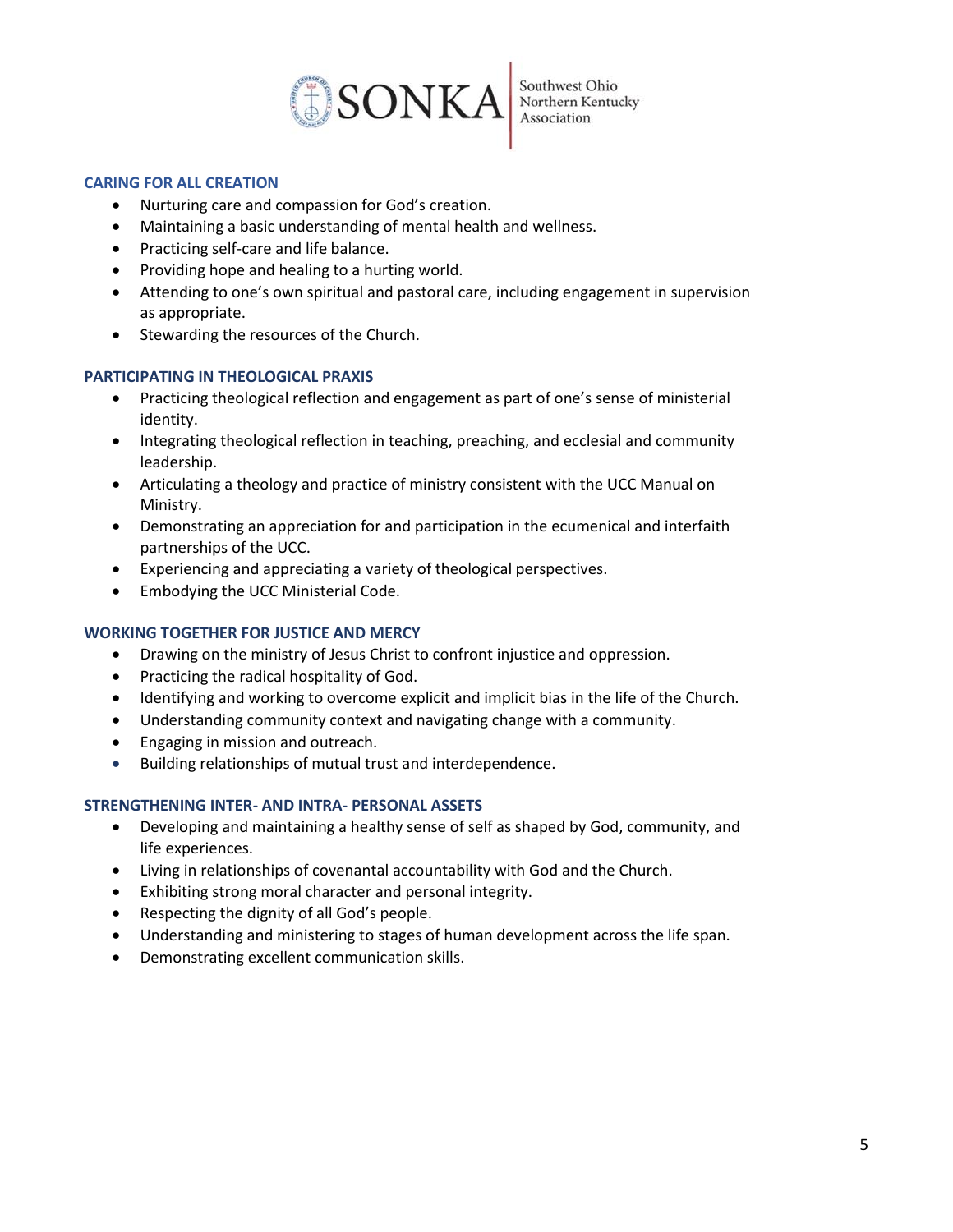

# **Rubric for Reading and Media Reflection**

To support your process toward ordination, the MiD team may recommend your reading of selected books/articles/online publications, and/or viewing of other media resources. We look forward to sharing conversation with you about your reading or viewing, your self-reflection that may have been prompted, practical ministry application, and responses to the material.

**We invite you to consider the following focus points and the perspectives you want to discuss with the MiD team after your reading /viewing. You're welcome to bring a written summary if you wish.** 

# **1. What did you learn by reading or viewing recommended resources?**

- *What did you learn that was new? Did the resource invite you to consider new perspectives?*
- *Did the resource stir up any feelings about your present or anticipated ministry site/practice?*
- **2. What insights did you have about yourself as a minister when you engaged this resource?**
	- *Did you gain any new insights or awareness of yourself as a minister in relationship w/others?*
	- *Did the resource invite or challenge you to consider making any internal or practical changes?*

## **3. Practical ministry application**

- *How might this resource impact your growth and learning in your MiD process?*
- *How can you apply one or more themes in this resource in practical, pastoral relationships?*

## **4. Response to the material's content and perspective**

- What did you like about the resource? How does it resonate with your viewpoints/approach?
- What seemed irrelevant, impractical, or contrary to your call and/or ministry practice? Why?

**Most importantly, what would you like to say about your reading or viewing of this resource? What questions do you have for us about our recommendation or response to your perspectives? Would you encourage another MiD Candidate or others to utilize this resource? Why or why not?**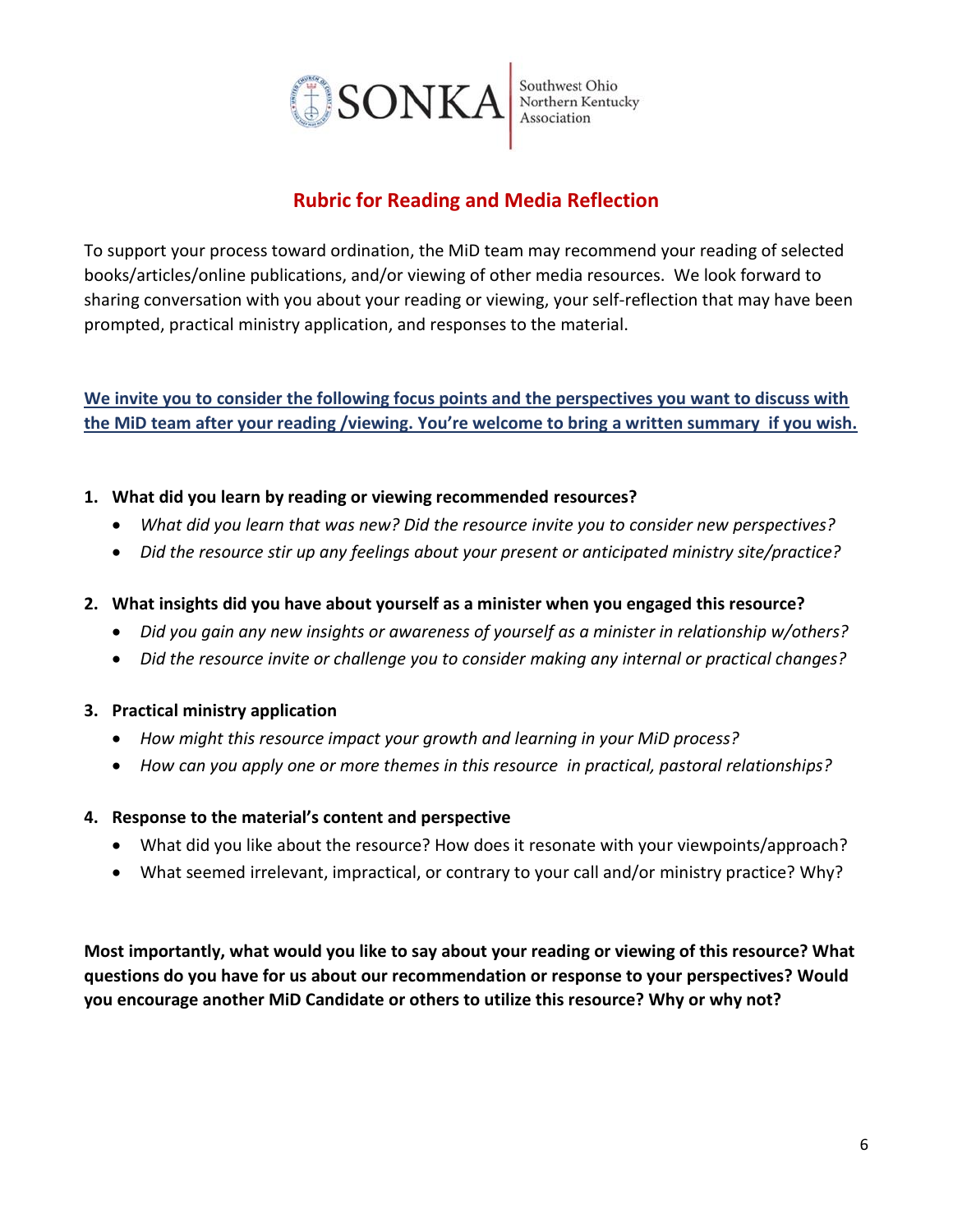

# **VERBATIM – CASE STUDY TEMPLATE**

# **A Model for SONKA MiD Candidates**

**All material presented/submitted is strictly confidential: retained in your official SONKA file. All copies distributed at the MiD Team meeting will be shredded at the close of that meeting. Use initials or a pseudonym to identify the person who received/participated in your ministry care.**

**RESPOND IN WRITING /PRINT/TYPING TO EACH OF THE FOLLOWING TEMPLATE POINTS**

**MiD Candidate submitting verbatim** 

**Date of verbatim submission to MiD committee**

**Date of pastoral encounter/ ministry encounter and day of the week** 

**Time of day/evening and duration of visit**

**Specific Location [examples: your church office, hospital, nursing home, person's home, other site]**

**Person or persons visited [NOT NAME] [ e.g. church member, hospital patient, family, Board member]**

**How long have you known the person in your current ministerial role? Previous relationship?**

**Reason for this pastoral encounter/ministry event**

**Why did you choose to submit this verbatim? to the MiD Team and/ or to your MiD advisor?**

**Focus for discussion if presented at a MiD committee meeting?**

**What do you hope to learn presenting and processing this verbatim with your mentor or MiD team? VERBATIM TITLE**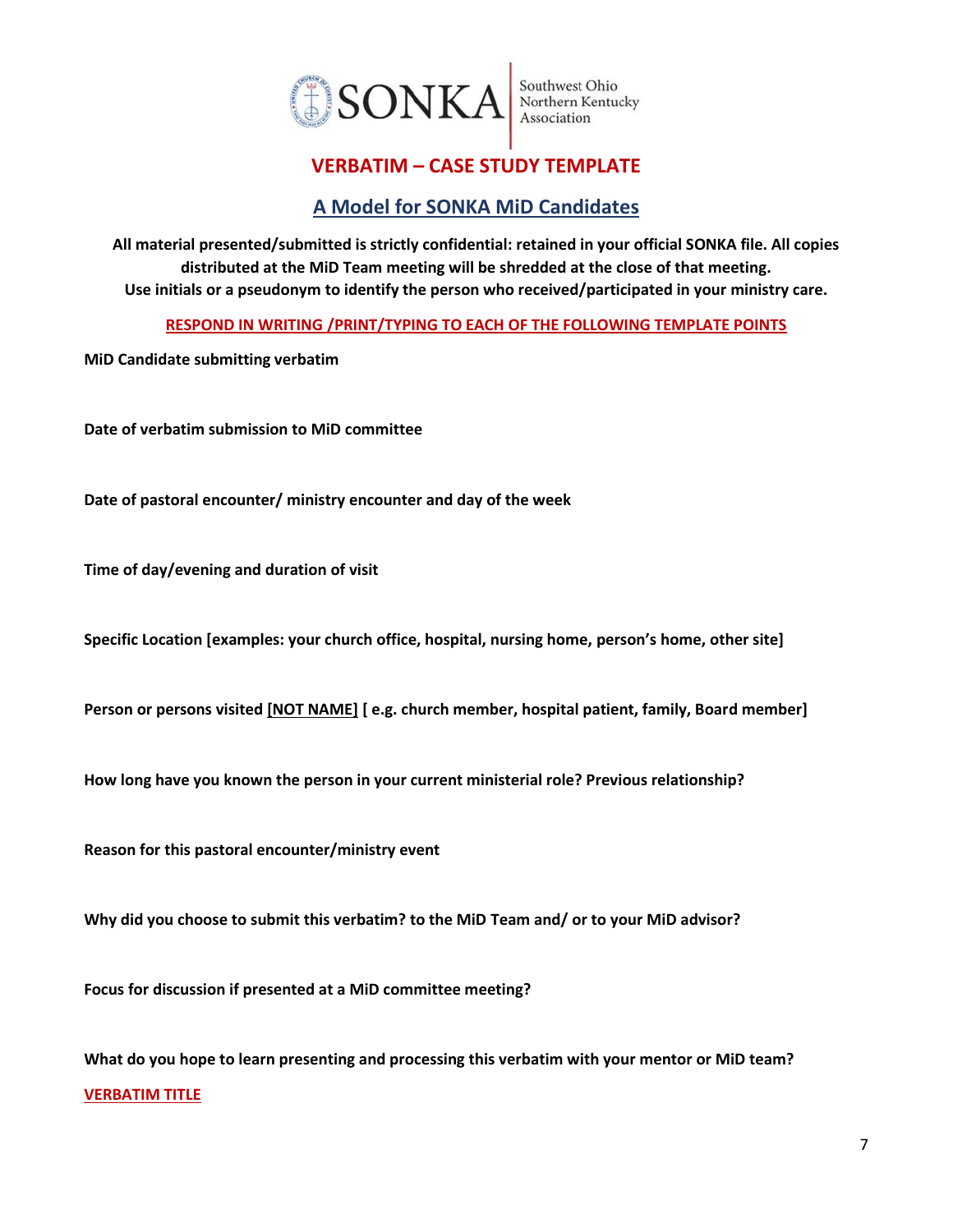

Southwest Ohio<br>Northern Kentucky<br>Association

## **INTRODUCTION to verbatim account**

**Social location of the person [pastoral care recipient/participant]**

**Age Gender Ethnicity** 

**Description of Home if known**

**Family/Significant relationships** 

**Central focus points of daily life: include all known [** e.g. spouse, children, grandchildren, peers, friends, significant others, home, church activity, employment, retirement, volunteer activities, community organizations, widow, single, hobbies, interests, etc. – noting lack of the above if absence seems significant]

**Your observations of the person** [physically, mentally, emotionally, spiritually]

**Your observations of the environment where you are meeting.** (identify if you are the pastor, chaplain, or in another role; if you are meeting a church member, family or other person; the reason for your meeting or encounter, and describe the specific environment where you are meeting/ engaging this pastoral event)

**Identify, describe & give your impressions in the moment of the person/people in this interaction.** 

**Your thoughts, feelings, physical sensations as you approach the pastoral encounter/ministry event.**

**A VERBATIM ACCOUNT INCLUDES VERBAL AND NON-VERBAL COMMUNICATION**

## **to protect confidentiality,** *use pseudonyms* **for persons other than yourself in the verbatim account**

- Identify yourself and each verbatim participant using an initial e.g. C = Chaplain, PA = Pastor
- Chronologically number each time a person engages, e.g. C1, PA1, P1(Patient), S1(Spouse)
- Use brackets for nonverbal communication [expressions, body language, position]
- Write your unspoken thoughts, feelings, observations in parentheses ("I felt sad")

## **EXAMPLE OF THE ABOVE BULLET POINTS**

| Person          | Verbal conversation | [Brackets] & (Parentheses)                                                                |
|-----------------|---------------------|-------------------------------------------------------------------------------------------|
| PA1             | Hello               | [I smile]                                                                                 |
| PA <sub>2</sub> |                     | Good morning Susan. I'm glad we can meet (I am aware I feel anxious when I say I'm glad.) |
| -S1             | I need help         | [Susan is crying, looking at the floor]                                                   |